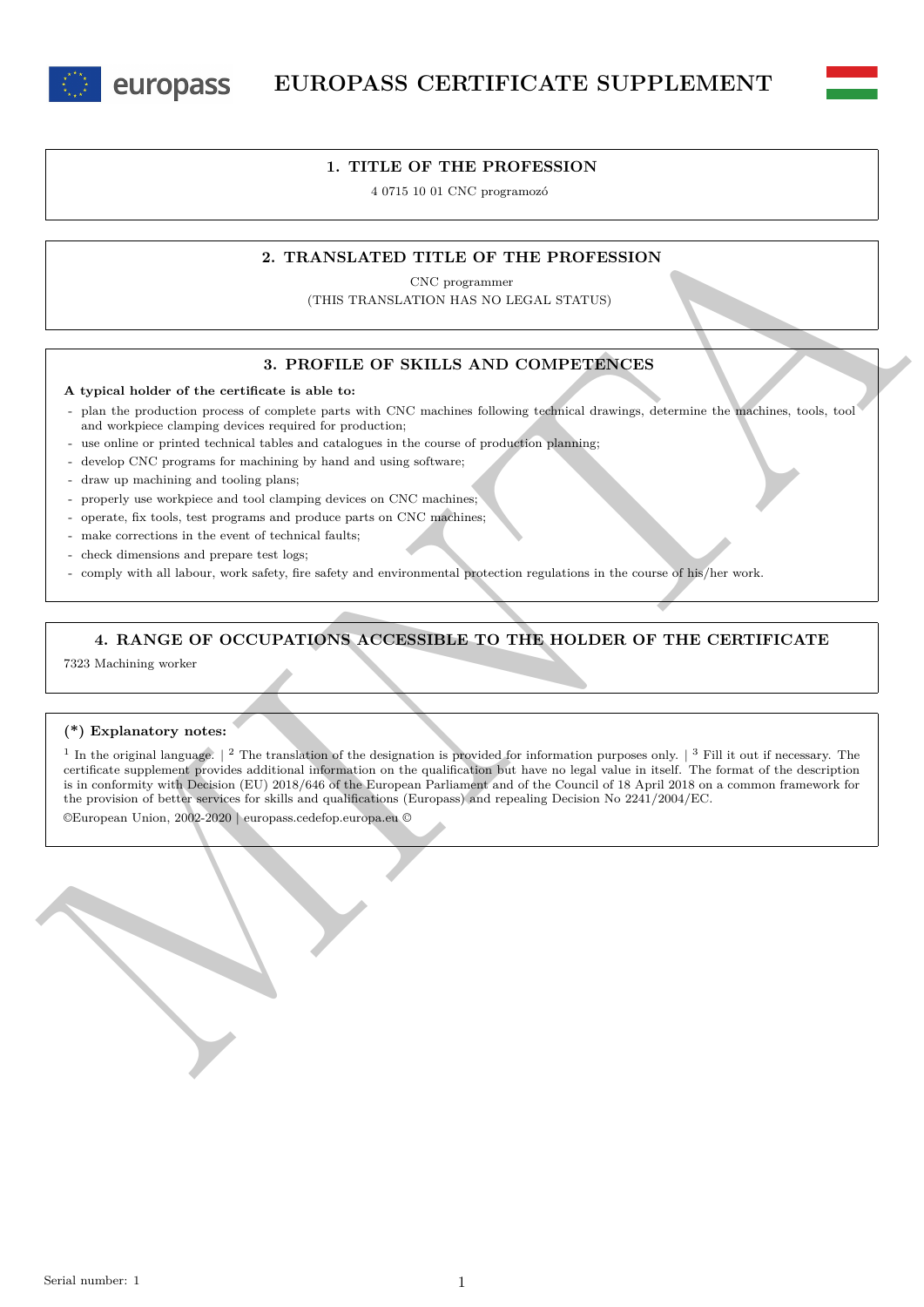| Name and status of the authority issuing the                                                                          | Name and status of the national /regional authority                                                                                                                                                                                                                                                                                                                                                                                                                                                                                                                                                                                                                                                                                                                                                              |                |
|-----------------------------------------------------------------------------------------------------------------------|------------------------------------------------------------------------------------------------------------------------------------------------------------------------------------------------------------------------------------------------------------------------------------------------------------------------------------------------------------------------------------------------------------------------------------------------------------------------------------------------------------------------------------------------------------------------------------------------------------------------------------------------------------------------------------------------------------------------------------------------------------------------------------------------------------------|----------------|
| certificate                                                                                                           | providing accreditation/recognition of the certificate                                                                                                                                                                                                                                                                                                                                                                                                                                                                                                                                                                                                                                                                                                                                                           |                |
|                                                                                                                       | Ministry for Innovation and Technology                                                                                                                                                                                                                                                                                                                                                                                                                                                                                                                                                                                                                                                                                                                                                                           |                |
| Level of the certificate (national or international)                                                                  | Grading scale / Pass requirements                                                                                                                                                                                                                                                                                                                                                                                                                                                                                                                                                                                                                                                                                                                                                                                |                |
| NQF level: 4                                                                                                          | Five -grade: 5 excellent                                                                                                                                                                                                                                                                                                                                                                                                                                                                                                                                                                                                                                                                                                                                                                                         |                |
| EQF level: 4                                                                                                          | good<br>4<br>satisfactory<br>3                                                                                                                                                                                                                                                                                                                                                                                                                                                                                                                                                                                                                                                                                                                                                                                   |                |
| Digital Competence Framework level: 6                                                                                 | 2<br>pass                                                                                                                                                                                                                                                                                                                                                                                                                                                                                                                                                                                                                                                                                                                                                                                                        |                |
|                                                                                                                       | fail<br>$\mathbf{1}$                                                                                                                                                                                                                                                                                                                                                                                                                                                                                                                                                                                                                                                                                                                                                                                             |                |
|                                                                                                                       | The prerequisite of being eligible to sit for a sectoral basic examination<br>is the successful completion of all the required training courses, or the<br>recognised prior learning should incorporate the requirements of the<br>sectoral basic examination. The prerequisite of being eligible to sit for<br>a vocational examination is the successful completion of all the training<br>courses and the uninterrupted professional practice required. In case<br>the student is required to pass a sectoral basic examination, latter shall<br>be recognised with the following weighting:<br>The result of the basic sectoral examination will be computed into that<br>of the vocational examination with the following weighting: Sectoral<br>basic examination: $20\%$ , Vocational examination: $80\%$ |                |
| Certificate number: CXK A                                                                                             | Designation of the theoretical and practical subjects of the<br>sectoral basic examination and the vocational examination and<br>their grades according to a five-grade scale                                                                                                                                                                                                                                                                                                                                                                                                                                                                                                                                                                                                                                    |                |
| Serial number: 123456                                                                                                 | Sectoral basic examination : The examination was passed based on<br>recognised prior learning                                                                                                                                                                                                                                                                                                                                                                                                                                                                                                                                                                                                                                                                                                                    |                |
| Certificate issue date: 2022.05.05                                                                                    | Vocational examination                                                                                                                                                                                                                                                                                                                                                                                                                                                                                                                                                                                                                                                                                                                                                                                           |                |
|                                                                                                                       | central interactive<br>Fundamentals of CNC programming                                                                                                                                                                                                                                                                                                                                                                                                                                                                                                                                                                                                                                                                                                                                                           | 5              |
|                                                                                                                       | project exercise                                                                                                                                                                                                                                                                                                                                                                                                                                                                                                                                                                                                                                                                                                                                                                                                 |                |
|                                                                                                                       | Machining of 2 pieces of complex geometry parts using<br>CNC machining processes                                                                                                                                                                                                                                                                                                                                                                                                                                                                                                                                                                                                                                                                                                                                 | 5              |
|                                                                                                                       | Result of the vocational examination in percentage                                                                                                                                                                                                                                                                                                                                                                                                                                                                                                                                                                                                                                                                                                                                                               | 100%           |
|                                                                                                                       | Result of the vocational examination with grades                                                                                                                                                                                                                                                                                                                                                                                                                                                                                                                                                                                                                                                                                                                                                                 | $\overline{5}$ |
| Access to next level of education/training<br>To higher education                                                     | <b>International agreements</b>                                                                                                                                                                                                                                                                                                                                                                                                                                                                                                                                                                                                                                                                                                                                                                                  |                |
| Other information concerning the vocational training process                                                          |                                                                                                                                                                                                                                                                                                                                                                                                                                                                                                                                                                                                                                                                                                                                                                                                                  |                |
|                                                                                                                       |                                                                                                                                                                                                                                                                                                                                                                                                                                                                                                                                                                                                                                                                                                                                                                                                                  |                |
| Legal basis<br>Government Decree 12/2020 (II. 7.) on the Implementation of the Vocational Education and Training Act, |                                                                                                                                                                                                                                                                                                                                                                                                                                                                                                                                                                                                                                                                                                                                                                                                                  |                |
| Act LXXX of 2019 on Vocational Education and Training.                                                                |                                                                                                                                                                                                                                                                                                                                                                                                                                                                                                                                                                                                                                                                                                                                                                                                                  |                |
|                                                                                                                       |                                                                                                                                                                                                                                                                                                                                                                                                                                                                                                                                                                                                                                                                                                                                                                                                                  |                |
|                                                                                                                       |                                                                                                                                                                                                                                                                                                                                                                                                                                                                                                                                                                                                                                                                                                                                                                                                                  |                |